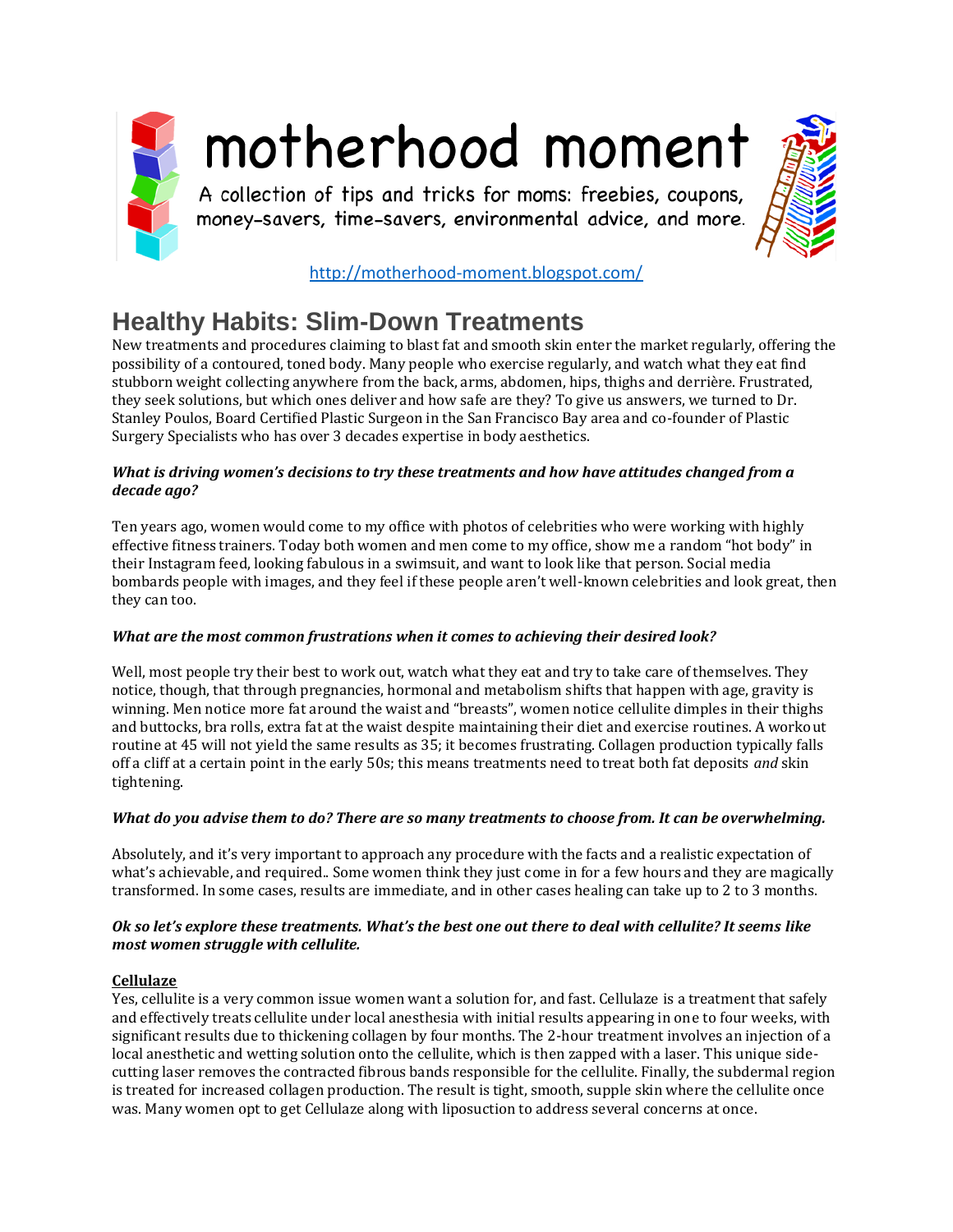#### **Vaser Hi- Def liposculpture**

#### *Yes, let's talk about liposuction. How has that treatment changed?*

Well, I've seen significant improvements over the years. Now, we have a much more precise method called Vaser Hi-Def LipoSculpture. This method is liposuction, but with techniques and tools that precisely **suction out localized fat deposits** from various parts of the body. This technique is used effectively, for example, in "sculpting" the washboard abs so desired by many. The fat that is harvested can then be used to fill out other areas of the body. The differentiating factor between Vaser Lipo and traditional Liposuction is the preliminary step taken to break down the fat: ultrasound frequencies. The acronym Vaser stands for **V**ibration **A**mplification of **S**ound **E**nergy at **R**esonance.

The vibrations emitted cause expansion and contraction of air bubbles located in tumescent fluid which is ejected from the Vaser Lipo instrument. The procedure is tissue-selective, targeting fat while protecting other tissues from damage. This means eight times less blood loss, easier fat removal, stimulated skin elasticity, less bruising and a tiny incision. Through this process, the fat that is collected is separated to use for fat injections in other areas. The surgeon has the ability to truly sculpt the body.

#### **Balloon Weight Loss Method** *What about people who have 20-50 pounds to lose, but not enough weight for gastric bypass surgery?*

These patients can be considered for the Balloon Weight Loss Method. An ideal candidate for this procedure has a body mass index of 30 to 40 and did not had previous weight loss surgery. Patients diagnosed with bulimia, binge eating, compulsive overeating, high liquid calorie intake habits or similar eating related psychological disorders are not good candidates.

This non-surgical outpatient procedure begins with a diagnostic endoscopy, to ensure that there are no contraindications and that it is safe to perform. Once the patient is mildly sedated and comfortable, the procedure can begin. The deflated gastric balloon is inserted through the esophagus and into the stomach. A syringe is then used to fill the balloon with a sterile saline solution. Once the weight loss balloon has been filled with saline, it expands to approximately the size of a grapefruit and remains there for 6 months. The entire procedure takes about 20 minutes. Patients can usually return home after the placement or removal procedures within 30 minutes. Over the last 20 years this procedure has helped over 277,000 people. The gastric balloon encourages portion control while patients make healthy changes to diet and lifestyle. After six months the balloon is then removed.

What's key here is to find a doctor who provides the full support and team to address diet and exercise to achieve and maintain optimal results. Dr. Poulos has assembled a team that has achieved some of the best nonsurgical weight loss results in the country.

Regardless of what you choose it's important to do your research by speaking to doctors and understanding the instruments used, the process and what's needed for an optimal recovery and result.

#### **About Dr. Poulos:**

Dr. Poulos is a Board Certified Plastic Surgeon and Co-Founder with Yngvar Hvistendahl, M.D of Plastic Surgery Specialists recognized as one of the premier aesthetic surgery clinics in Northern California.

Dr. Poulos helped pioneer the quick lift facial rejuvenation surgery in California and has extensive experience in body contour procedures. With over 30-years' experience in aesthetic procedures, Dr. Poulos has been on the forefront of innovative procedures such as the quick-lift facial rejuvenation, mommy makeover, and vaser lipo-contouring. Dr. Poulos combines his consistent knowledge of new treatment options with his mastery of facial and body symmetry.

His recent focus has been on the gastric balloon, a groundbreaking, non-surgical, medically assisted, outpatient procedure offering weight loss to those seeking to lose between 30 and 75 pounds who may be